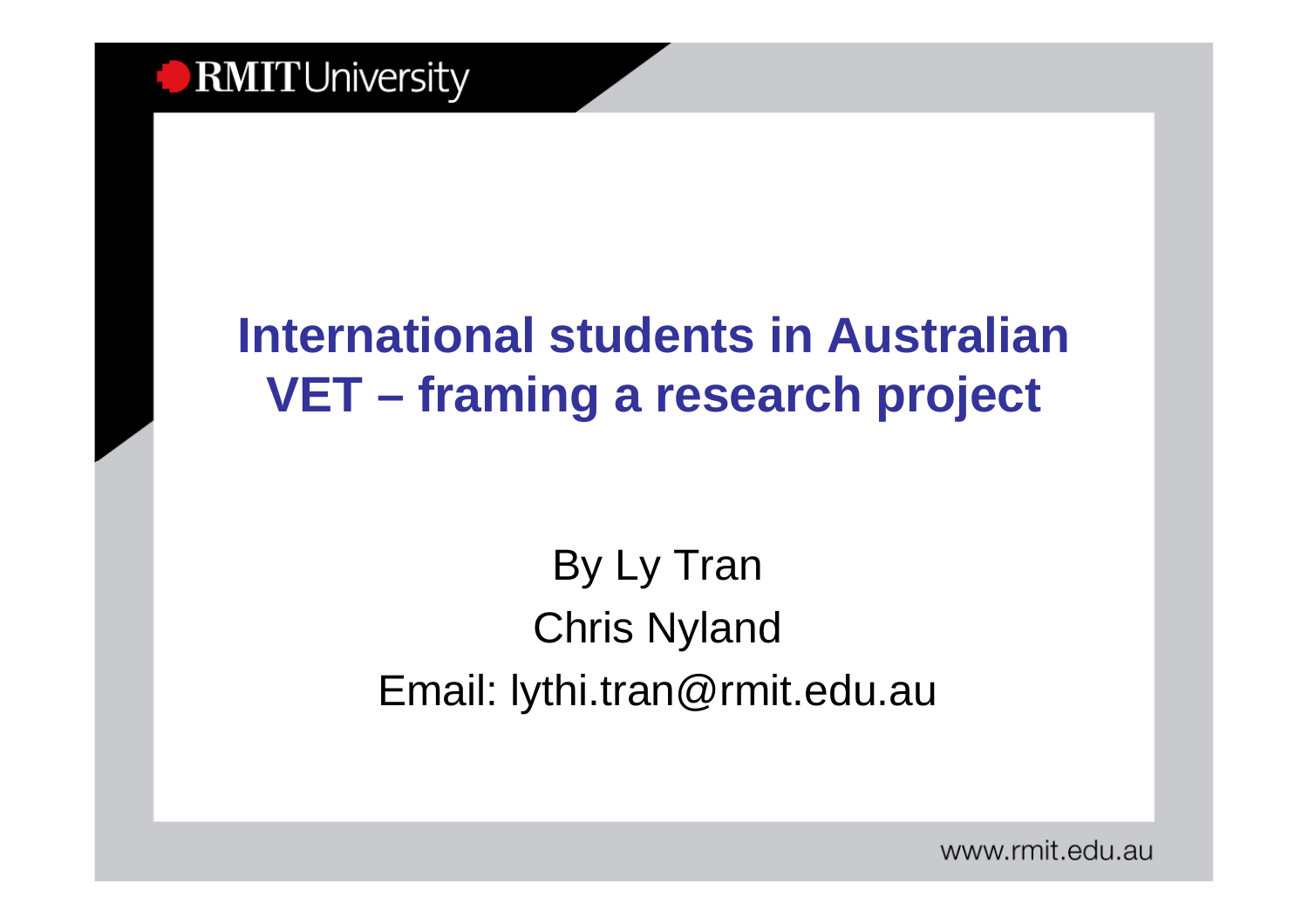# Presentation Outline

- Research aims
- Background of the research
- International Students in VET
- Critical issues in teaching international students in VET
- Research Design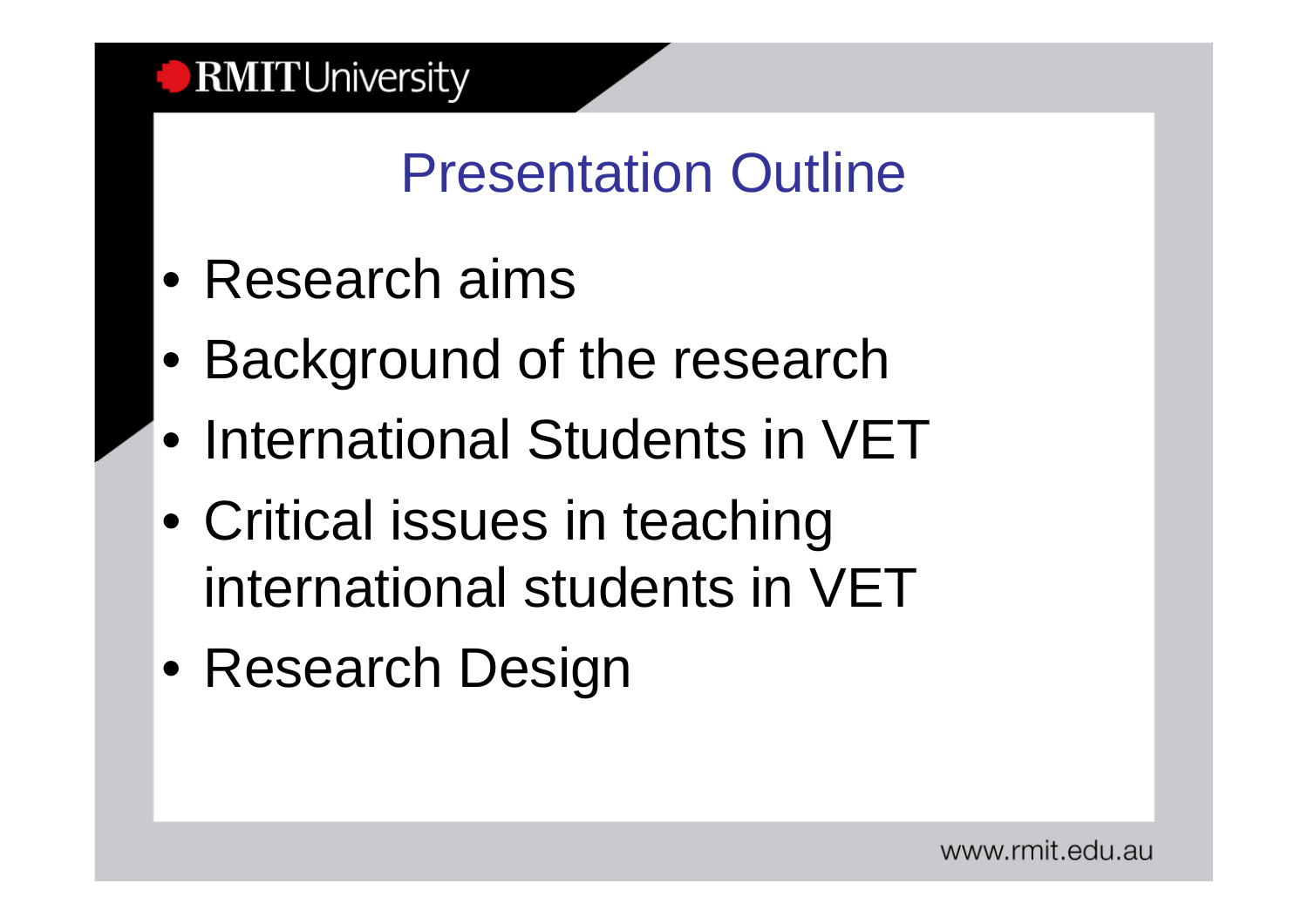## Research aims

1. analyse the association between international purposes of investing in VET courses and their learning practices

2. explore staff's adaptation of their practices in response to international student characteristics, needs and the tensions they may experience

3. identify factors that shape the VET sector's capacity and potential to internationalize the curriculum, innovate learning practices, and enable it to remain globally competitive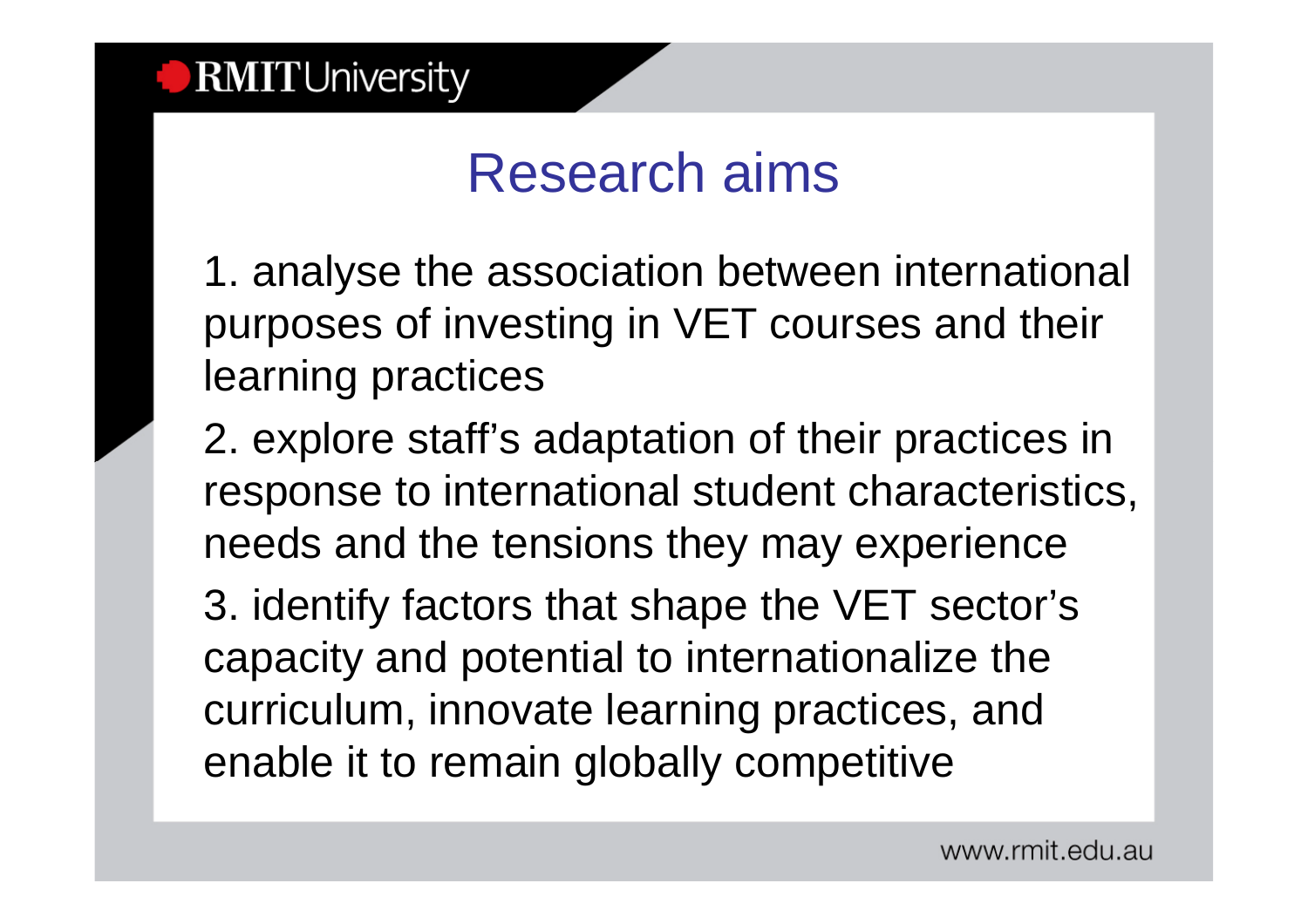Australian education sectors: increasing proportion of cross-border students(AEI, 2009)

| 120,162<br>167,272<br>112,039<br>98,490<br>27,447<br>28,668<br>30,761<br>26,678 |
|---------------------------------------------------------------------------------|
|                                                                                 |
|                                                                                 |
|                                                                                 |
|                                                                                 |
| 177,887<br>179,865                                                              |
| October<br>October<br>2007<br>2008                                              |
|                                                                                 |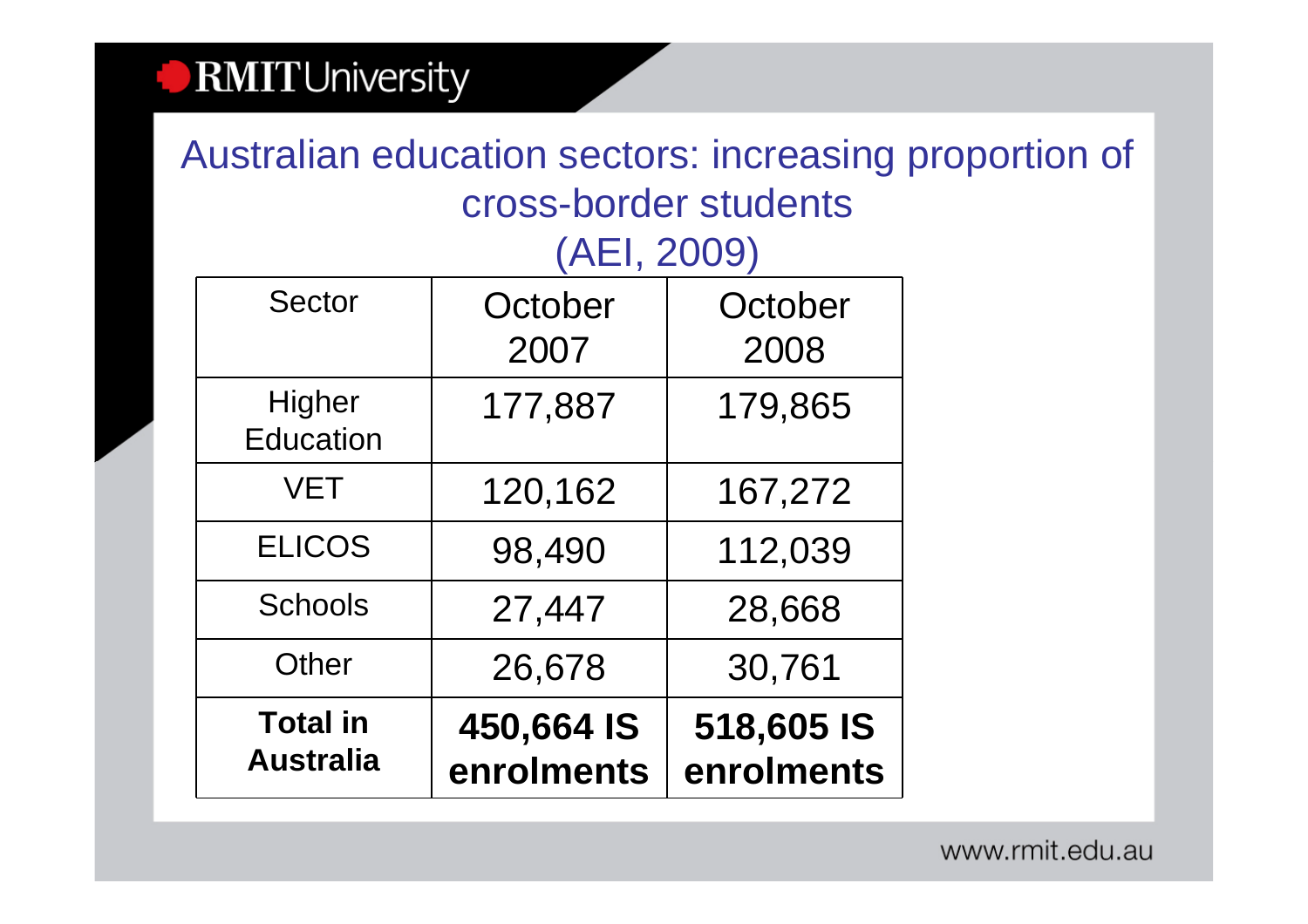

### The context

- • Exports of international education services generated \$4.5 billion to Australia in 2002
- In 2006, education was Australia's third largest services  $\bullet$ export, contributing around \$9 billion to national budget
- • In 2007, education export overtook tourism and became **Australia's biggest services export**
- $\bullet$  It contributed **14.2 billio**n to the Australian economy in 2008 (AEI, 2009)
- Over the past 10 years, the annual rate of growth of education export is 15%, compared to 6% of servicesexport rate in Australia.
- Australia is the third largest international student market in the world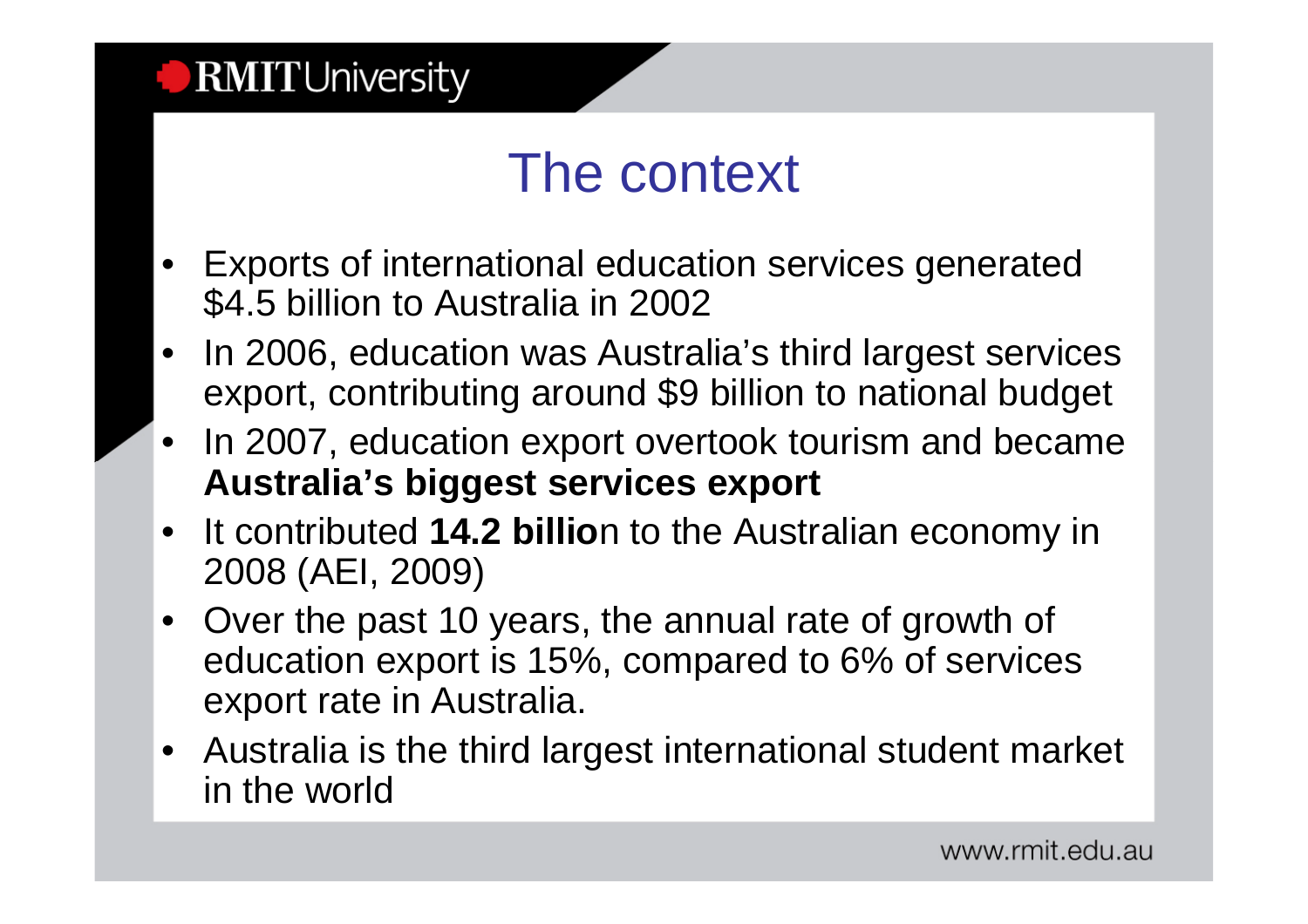# The Context

\* International education as the largest services export industry contributes to Australia's national income through: fees paid by IS, expenditure on goods and services, offshore education provision

- \* This industry currently creates approximately **80,000**jobs for Australia (AEI, 2009)
- \* International education also contributes to educational innovation and the internationalisation of education
- \* International education also help to enhance Australia's competitiveness, trade, skilled immigration and diplomacy, social & cultural enrichment to the institutional communities and the host countries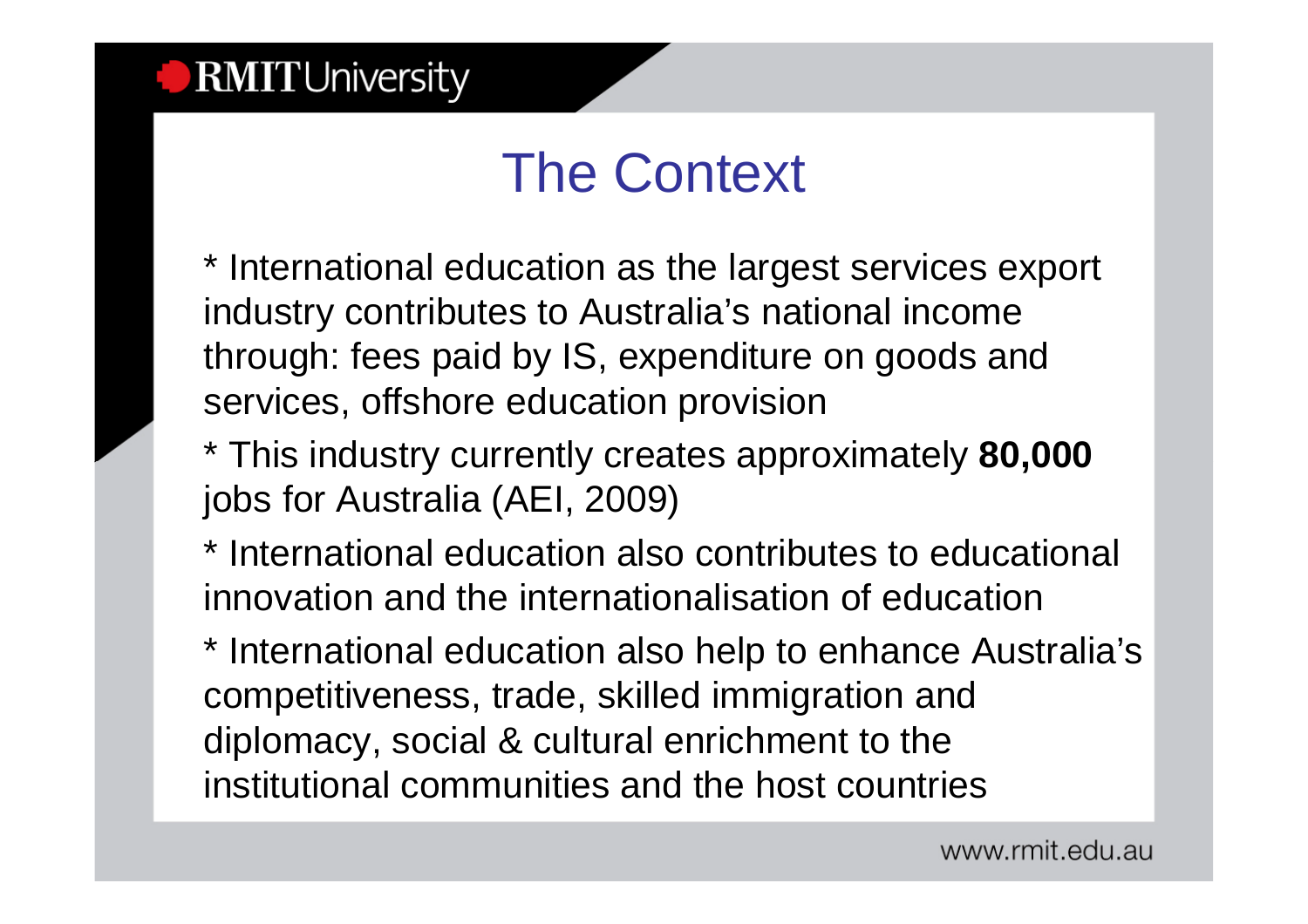# Background of the study

- There were **175,461** international student enrolments in VET in December 2008 (AEI, 2009).
- VET has experienced a steady growth in the number of international student enrolments since 1990 and hasbeen **the fastest growing sector** since 2005
- $\bullet$  International student enrolments in VET grew by **226.9%**  between 2002 and 2008
- $\bullet$  The number of international students' enrolments in the Australian VET sector increased by **45.1%** in 2008 as compared to **4.5%** in higher education (AEI 2009)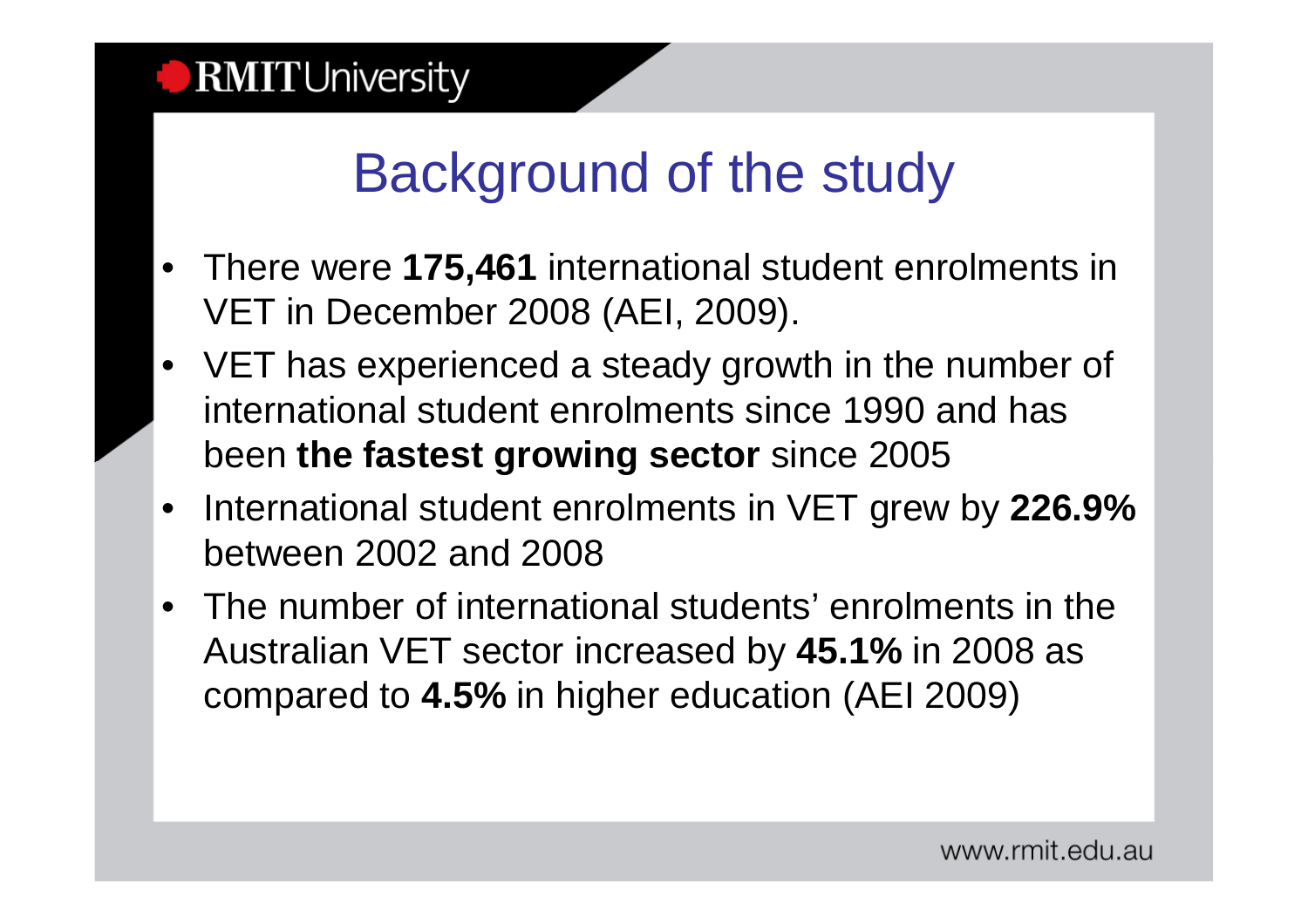## Background of the study

- • The bulk of the increase in international VET enrolments since 2005 has occurred in the fields of 'Management and Commerce' and 'Service, Hospitality and Transport'.
- • It has been claimed this growth is closely associated with the advantage DIAC's Migrant Occupations in Demand List (MODL) accords international students who complete their studies in certain areas of 'Service, Hospitality and Transport'(Birrell et al. 2007).
- $\bullet$  As a result of the recent changes in skilled migration policies announced by the Minister of Immigration and Citizenship in December 2008, there may be associated changes in the fields of study that a proportion of international students willbe interested in pursuing in the coming years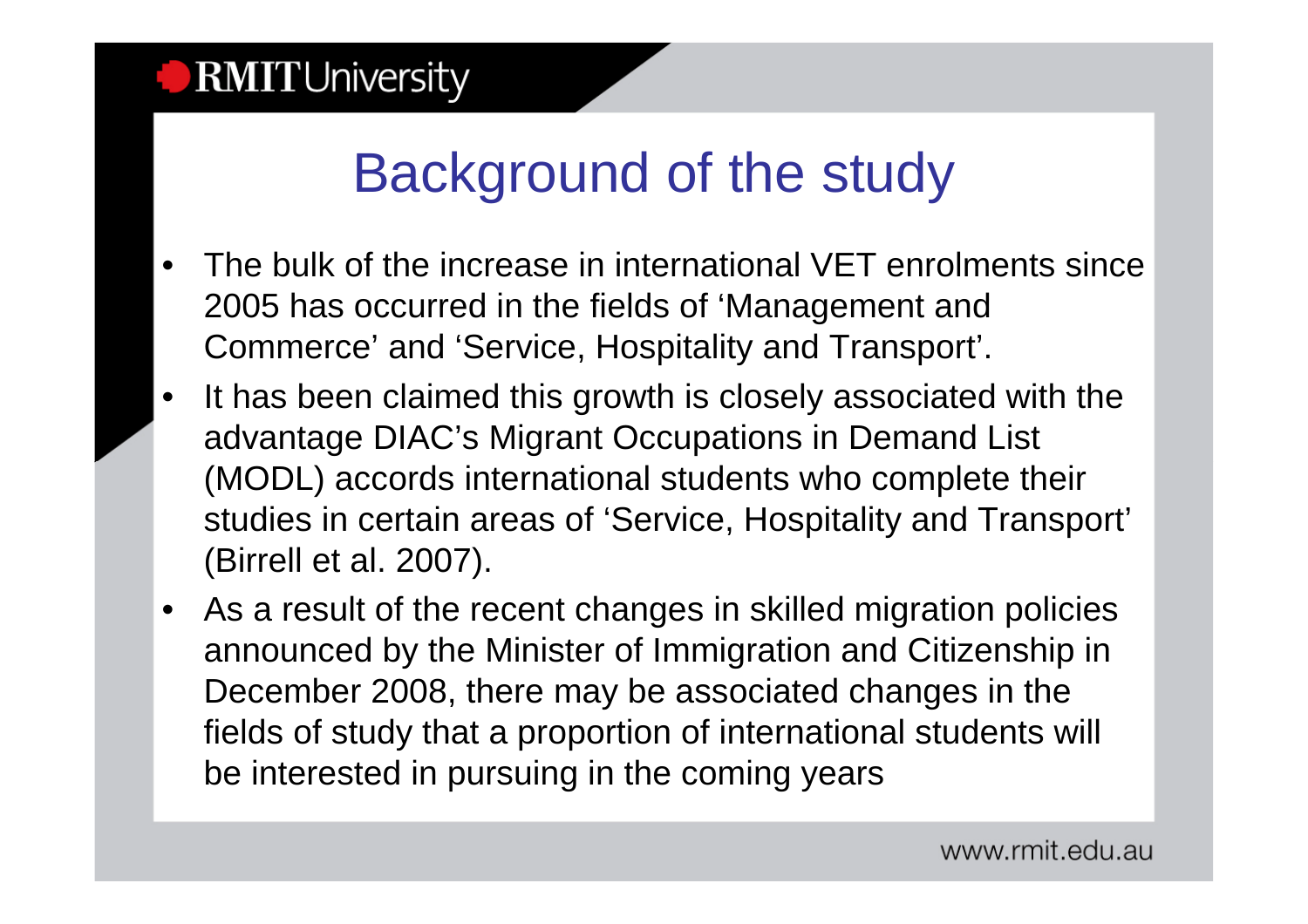- • However, the fact that the United Kingdom saw the VET sector grow **22%** in 2006 (AEI 2007) suggests the recent growth is not merely migration related.
- Alternative to seeing VET as a migration route, VET has been viewed as a pathway to skills development that can be utilised in the student's home country or a means to personal achievement and selfdevelopment.
- But what are the primary motivators influencing VET enrolments and the associated implications remains unclear.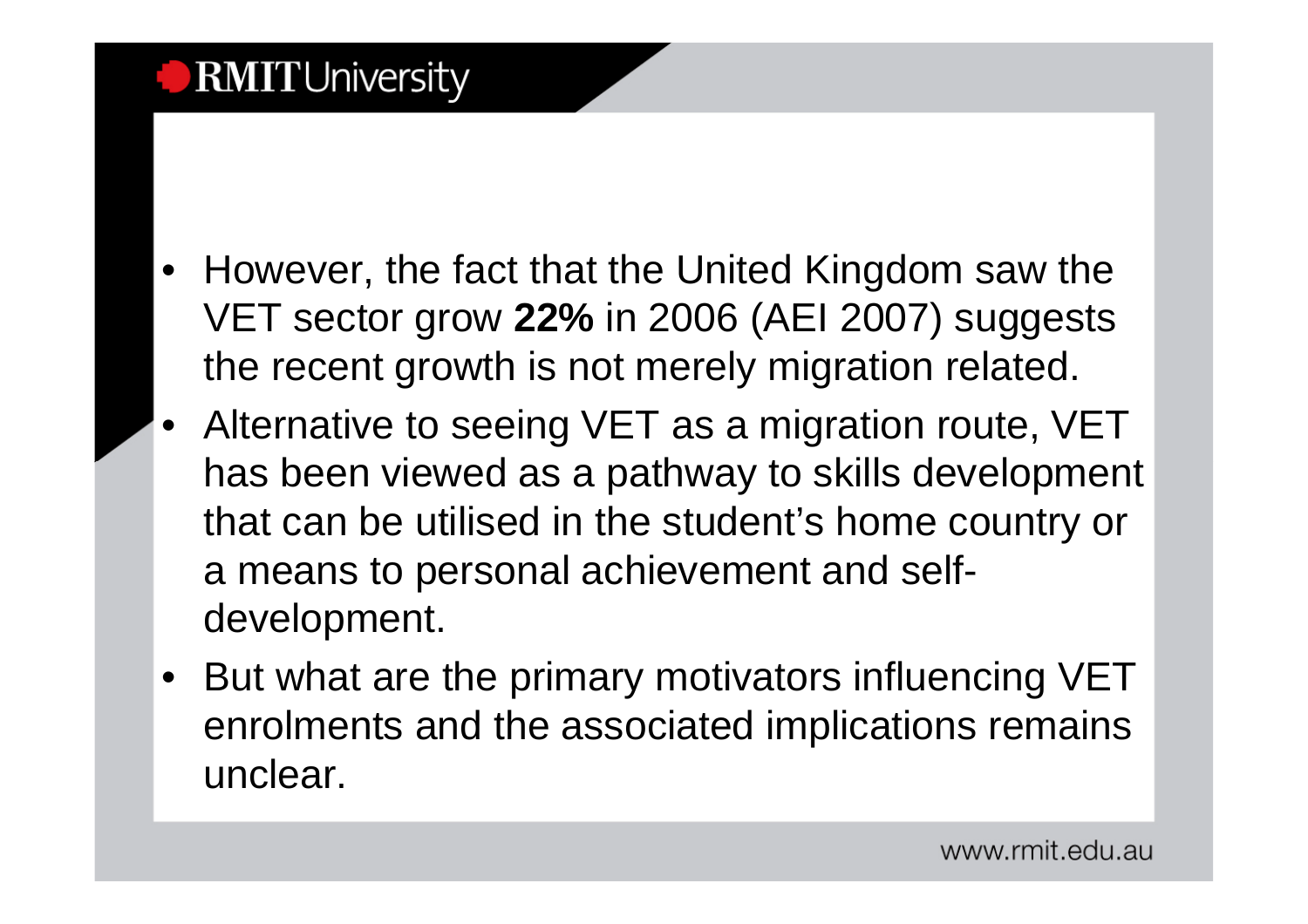## International students in VET

- VET: more prone to view students/international students as 'clients' or 'consumers' of 'services' and 'products' than are schools, ELICOS and universities (e.g. See Australian National Training Authority 2003; Mitchell et al. 2006)
- There has been limited research on the learning characteristics and needs of international VET student 'customers' while considerable research has been devoted to these issues in higher education (Cownie & Addison 1996; Rizvi 2000; Doherty & Singh 2005; Kettle 2005; Tran 2008; Tran 2009; Wang, 2009).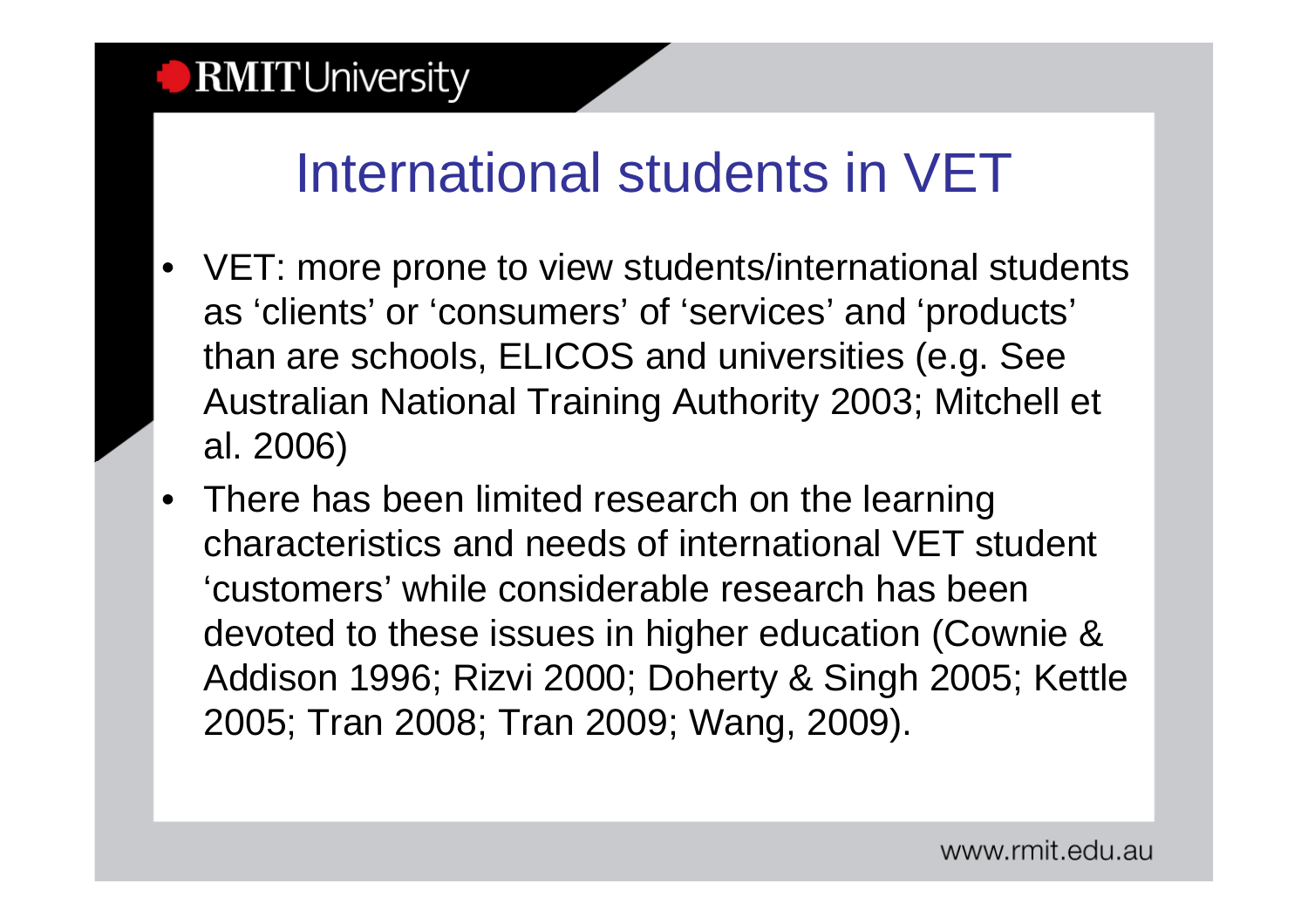- There is a small body of literature in VET that has focussed on international students but this has been limited to studying literacy levels, absenteeism, visa noncompliance and how international students view the teaching practices of their host countries (Volet & Pears 1994; Leong & Pope 1999; Gunn-Lewis & Malthus 2000; McCracken 2000; Watson 2003).
- There has been an absence of empirical research on the adaptation of international students to the requirements of the Training Packages currently promoted in VET and in particular how individual students' different purposes in studying a VET course may influence how they mediate their learning practices.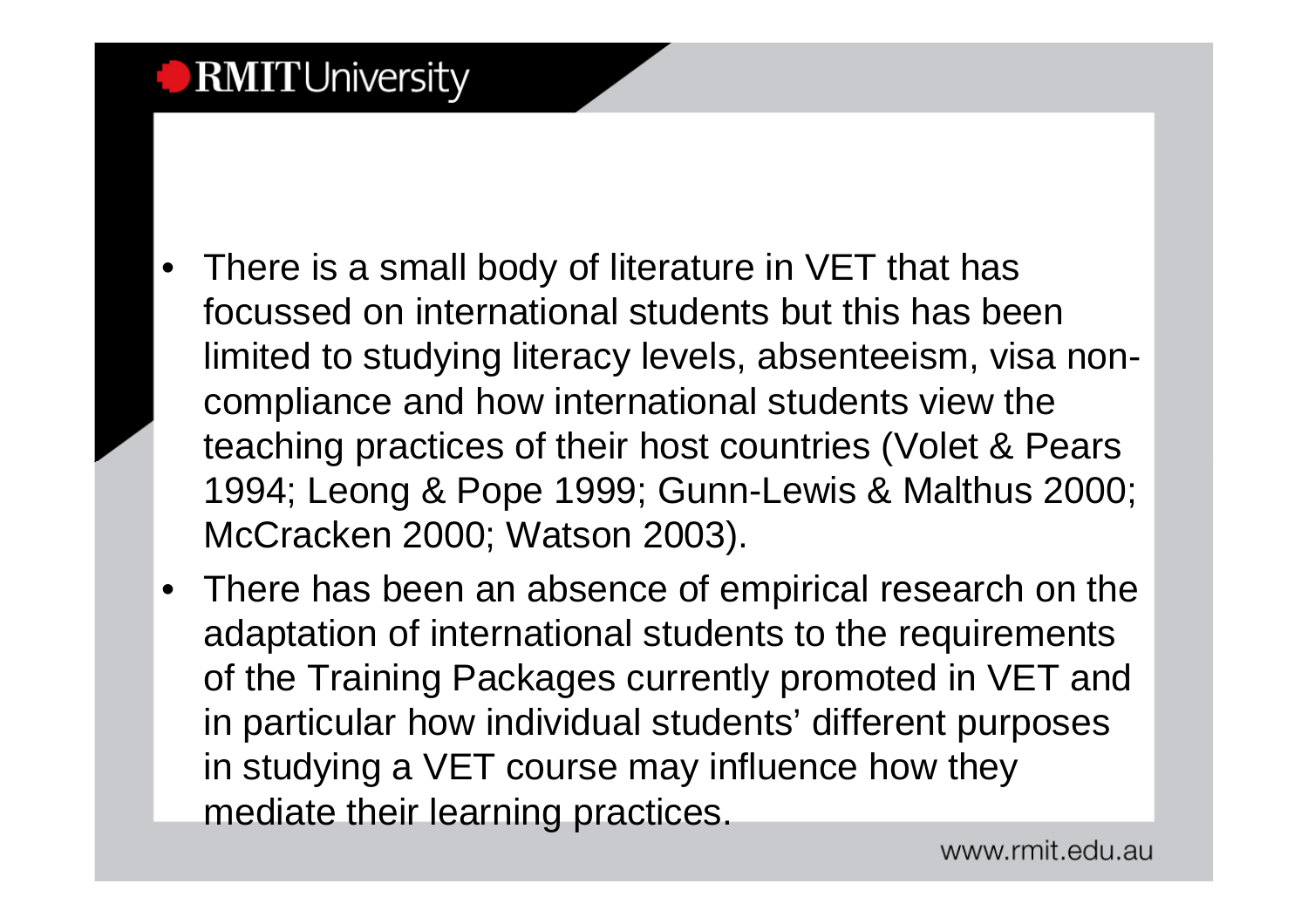- • Recent research has brought a broader lens to the understanding of the motivations and experiences ofinternational students through the concepts of investment and imagined community (e.g. McKay & Wong 1996; Norton,2001; Norton & Toohey 2002; Doherty & Singh 2005; Arkoudis & Love, 2008).
- • Drawing on Bourdieu's concept of 'cultural capital', Norton and Toohey (2002) argue that why and how learners invest in their course links to their desire to 'acquire a wider range of symbolic and material resources, which in turn increase the value of their cultural capital' (p.122).
- • This emerging stream of research underpins the connection of students' investment in a specific course, their purposes of so doing and their learning practices.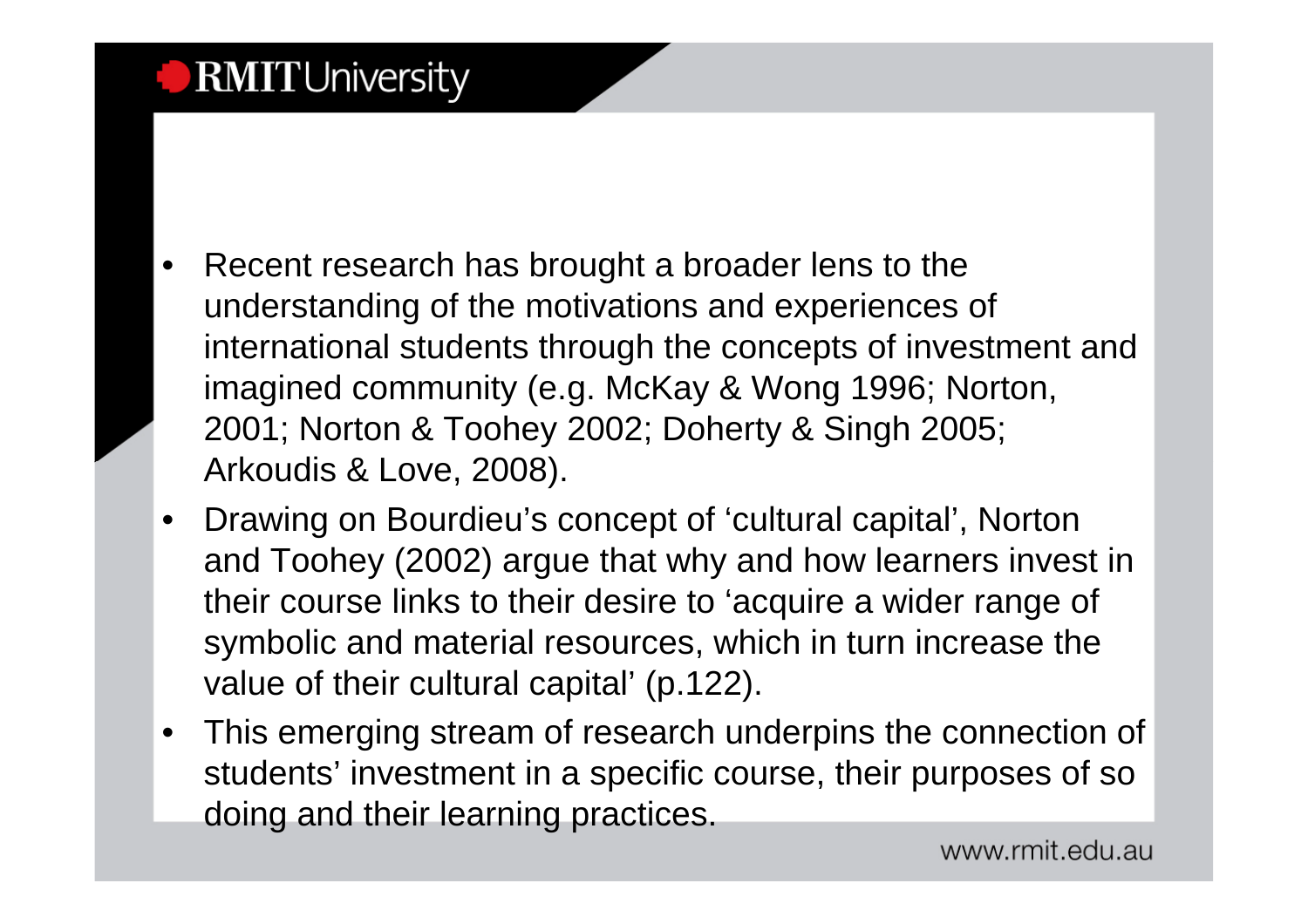- Der Linde proposes that the notion of personal capital should be incorporated in the exploration of TAFE students' outcomes as this enables us to capture 'the inherent impetus and values that individuals ascribe to their motivation to undertake a course of study' (p.23)
- Research on the motivations underlying students' choice of an international education at two forms of investment: positional investments and self-transformative investments (Pyvis & Chapman, 2007)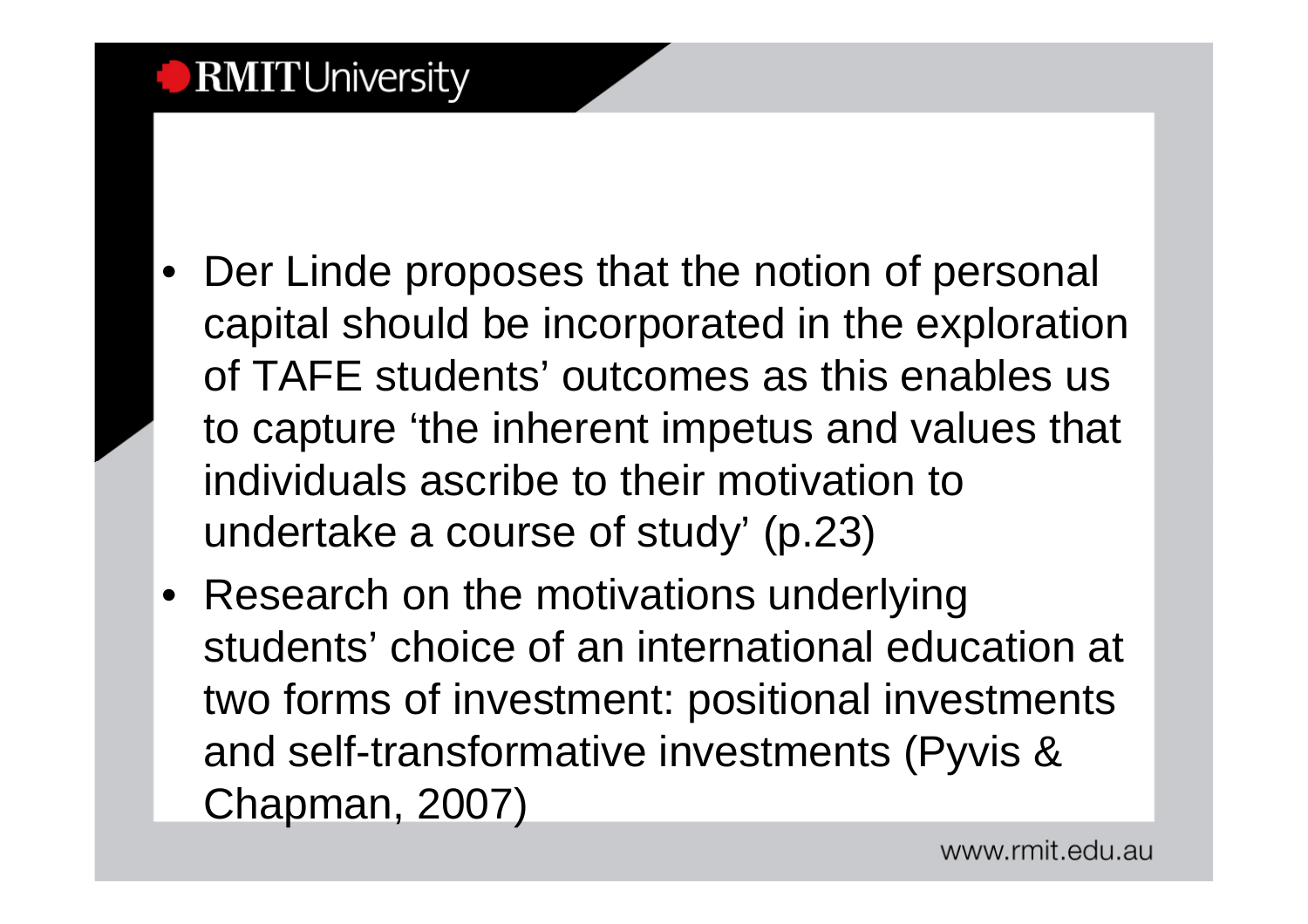### Critical issues in teaching IS and internationalising the curriculum in VET

- Tensions between how to address diverse international students' characteristics and needs while at the same time maintaining what teaching staff perceive to be institutional expectations and standards
- The disengagement in learning activities of international students whose main goal to come to Australia is not to study
- How Training Packages designed for the Australian market and generic competency-based approaches can be adapted to suit the needs of international students and the demands of the potential industry in the social context other than Australia
- How to incorporate an extended international dimension into the curriculum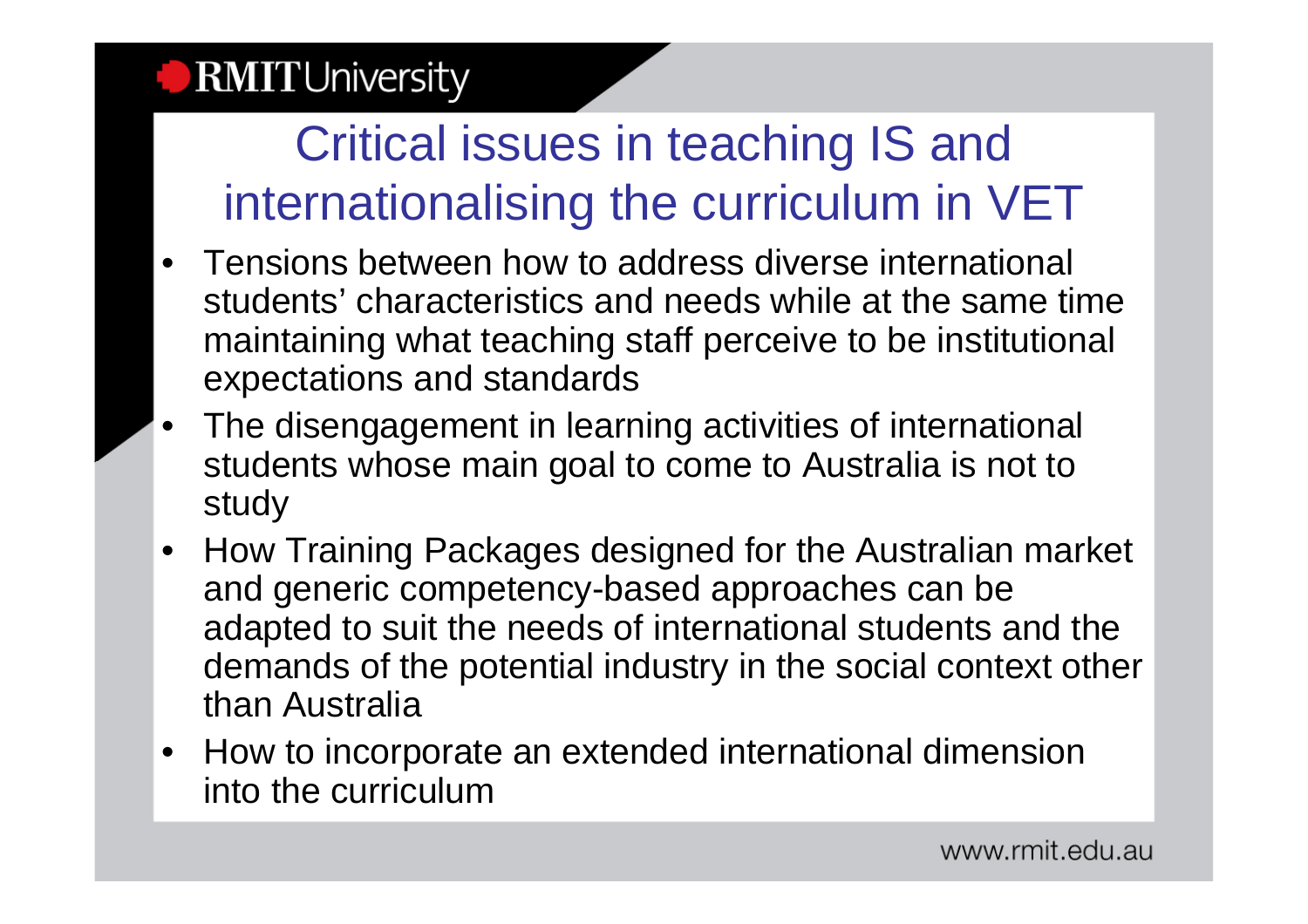## **Research Approach**

- • Case studies of international students and staff from three government and three non-government VET institutions in New South Wales, Queensland and Victoria
- • Semi-structured interviews conducted with three groups: international students, staff teaching in relevant disciplines and personnel administering international programs and international students support in 2009 and 2010.
- An online survey will be undertaken with international VET students in all VET institutions within Australia in the second phase of data collection for the project in 2010.